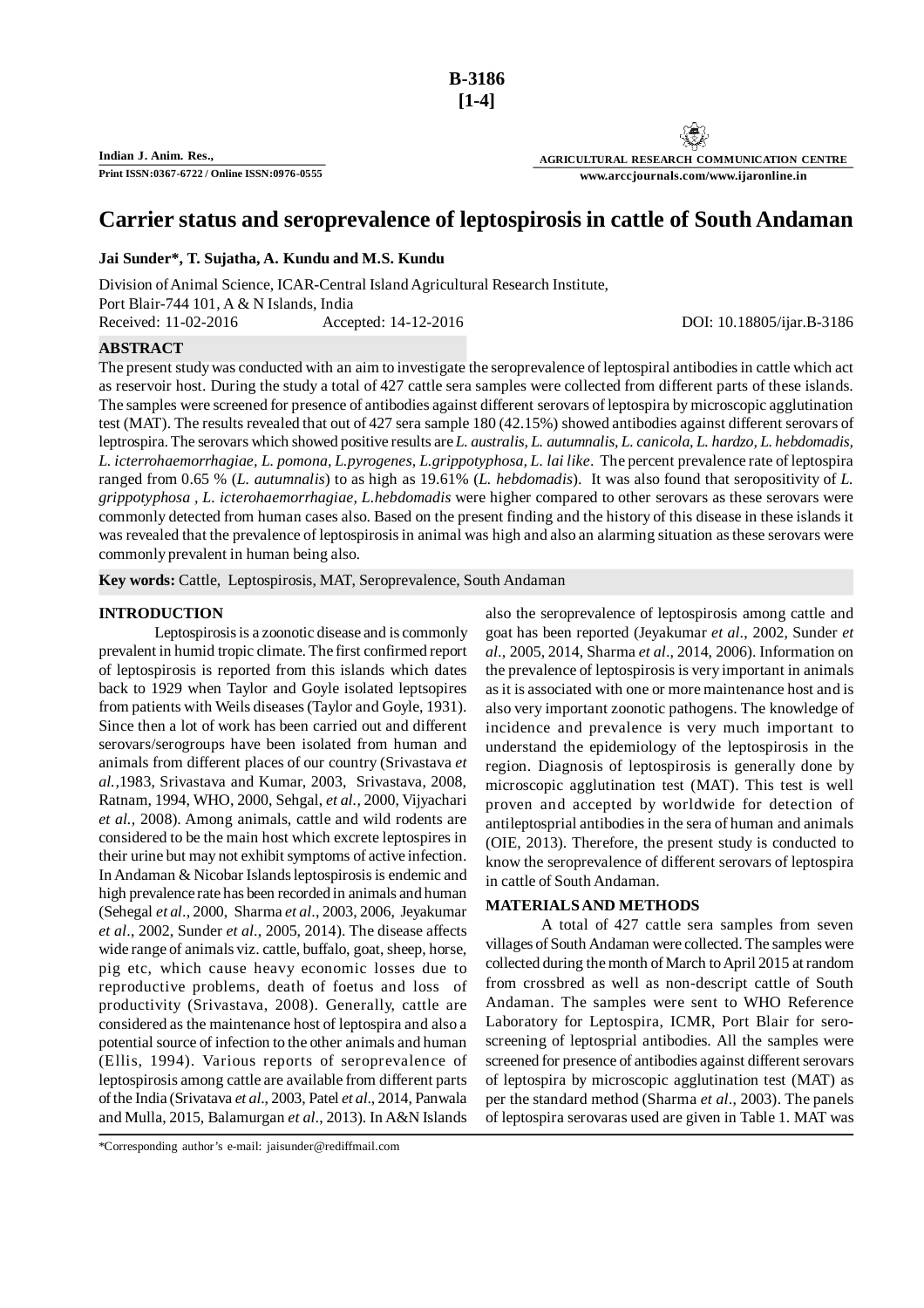# **2 INDIAN JOURNAL OF ANIMAL RESEARCH**

| Serogroup           | <b>Serovar</b>      | <b>Strain</b>    | <b>Genomospecies</b>   |
|---------------------|---------------------|------------------|------------------------|
| Australis           | Australis           | <b>Ballico</b>   | Leptospira interrogans |
| Autumnalis          | Bangkinang          | Bangkinang I     | Leptospira interrogans |
| Canicola            | Canicola            | Hond Uterecht IV | Leptospira interrogans |
| Grippotyphosa       | Grippotyphosa       | Moskva V         | Leptospira interrogans |
| Grippotyphosa       | Grippotyphosa       | CH 31            | Leptospira interrogans |
| Hebdomadis          | Hebdomadis          | Hebdomadis       | Leptospira interrogans |
| Icterohaemorrhagiae | Icterohaemorrhagiae | <b>RGA</b>       | Leptospira interrogans |
| Icterohaemorrhagiae | Lai Like            | AF 61            | Leptospira interrogans |
| Pomona              | Pomona              | Pomona           | Leptospira interrogans |
| Pyrogenes           | Pyrogenes           | Salinem          | Leptospira interrogans |
| Sejroe              | Hardjo              | Hardjoprajitno   | Leptospira interrogans |

Table 1 : Panel of leptospira serovars used for MAT test

done at doubling dilution starting from 1:20. Positive samples were titrated upto end titres. A titre of 40 or more to any of the serovars is considered as evidence of leptospiral infection. A titre of 40 is used as the cut off because it is the closest dilution to the usual cut off of 50 used in seroepidemiological surveys (Everard *et al*., 1985). The data were collected and analysed as per the standard statistical methods.

### **RESULTS AND DISCUSSION**

The test result of the sera samples screened by MAT is given in table 2. Out of 427 sera samples screened for presence of leptospiral antibodies by MAT, a total of 180 animals showed seropositive to leptospira with an overall sero-prevalence rate of 42.15%. The serovars which showed positive are *L. australis, L. autumnalis, L. canicola, L. hardzo, L. hebdomadis, L. icterrohaemorrhagiae, L. pomona, L.pyrogenes, L.grippotyphosa, L. lai like*. The per cent prevalence rate of leptospira ranged from 0.9 % (L*. autumnalais*) to as high as 15.7% (*L. icterohaemorrhagiae*). Among the serogroup which showed highest prevalence rate were *L. hebdomadis* ( 14.1 %), followed by *L. icterohaemorrhagiae* (12.9%), *L. lai like* ( 11.9%), *L. australis* (10.8%), *L. grippotyphosa* (5.6%), *L. pomona* (4.9%), *L. hardjo* (4.7%), *L. canicola* (3.5%), *L.pyrogenes* (2.8%) and *L.autumnalis* (0.5%) respectively.

Of the total 180 positive animals, 103 (57.5%) reacted to one serovar, 47 (26.3%) reacted to two serovars,

18 (10.1%) reacted to three serovars, 8 (4.5%) reacted to four serovars and 4 (2.2%) reacted to five serovars respectively. The common combination observed among the 77 sera that reacted to more than one serovar were *L. grippotyphosa , L. icterohaemorrhagiae, L.hebdomadis, L. lai like*. Out of the total number of animals showed positive to either one or more serovar, the percent prevalence in crossbred cattle (73.8%) is higher than the non-descript cattle.

Leptopsira is highly endemic in Andman & Nicobar Islands and has been reported from both animals and human (Sehgal *et al*., 1995, Sharma *et al*., 2014, Sunder *et al*., 2014). Several number of isolates and serovars have been isolated from the animals in this islands (Sharma *et al*., 2003, Sehegal *et al*., 2000). The finding of the present study indicated that leptospirosis was highly prevalent among the cattle of South Andaman. The report was also in agreement with the finding of earlier reports, wherein high prevalence rate of leptospirosis was reported from cattle and goat from A&N Islands. (Jeyakumar *et al*., 2002, Sunder *et al.,* 2005, Sharma *et al*., 2003). The high prevalence rate was due to the topography of the islands, high rainfall pattern, and stagnation of water in low lying areas. Earlier reports also suggested that there is high prevalence rate among the rat population also which is considered to be the main transmitting host for the leptospirosis. The high rainfall causes stagnation of water in the low lying areas and even

| Serogroup                  | Number of sample | Percent positive (%) against      | % Frequency against<br>the total No. of positives |
|----------------------------|------------------|-----------------------------------|---------------------------------------------------|
|                            | showed positive  | the total number of sample tested |                                                   |
| L. australis               | 46               | 10.8                              | 15.03                                             |
| L. autumnalis              | 2                | 0.5                               | 0.65                                              |
| L. canicola                | 15               | 3.5                               | 4.90                                              |
| L. hardjo                  | 20               | 4.7                               | 6.54                                              |
| L. hebdomadis              | 60               | 14.1                              | 19.61                                             |
| L. icterohaemorrhagiae     | 55               | 12.9                              | 17.97                                             |
| L. pomona                  | 21               | 4.9                               | 6.86                                              |
| L. pyrogenes               | 12               | 2.8                               | 3.92                                              |
| L.grippotyphosa            | 24               | 5.6                               | 7.84                                              |
| L.lai like                 | 51               | 11.9                              | 16.67                                             |
| <b>Total sera screened</b> | 427              |                                   |                                                   |

**Table 2 :** Frequency distribution of leptospria serovars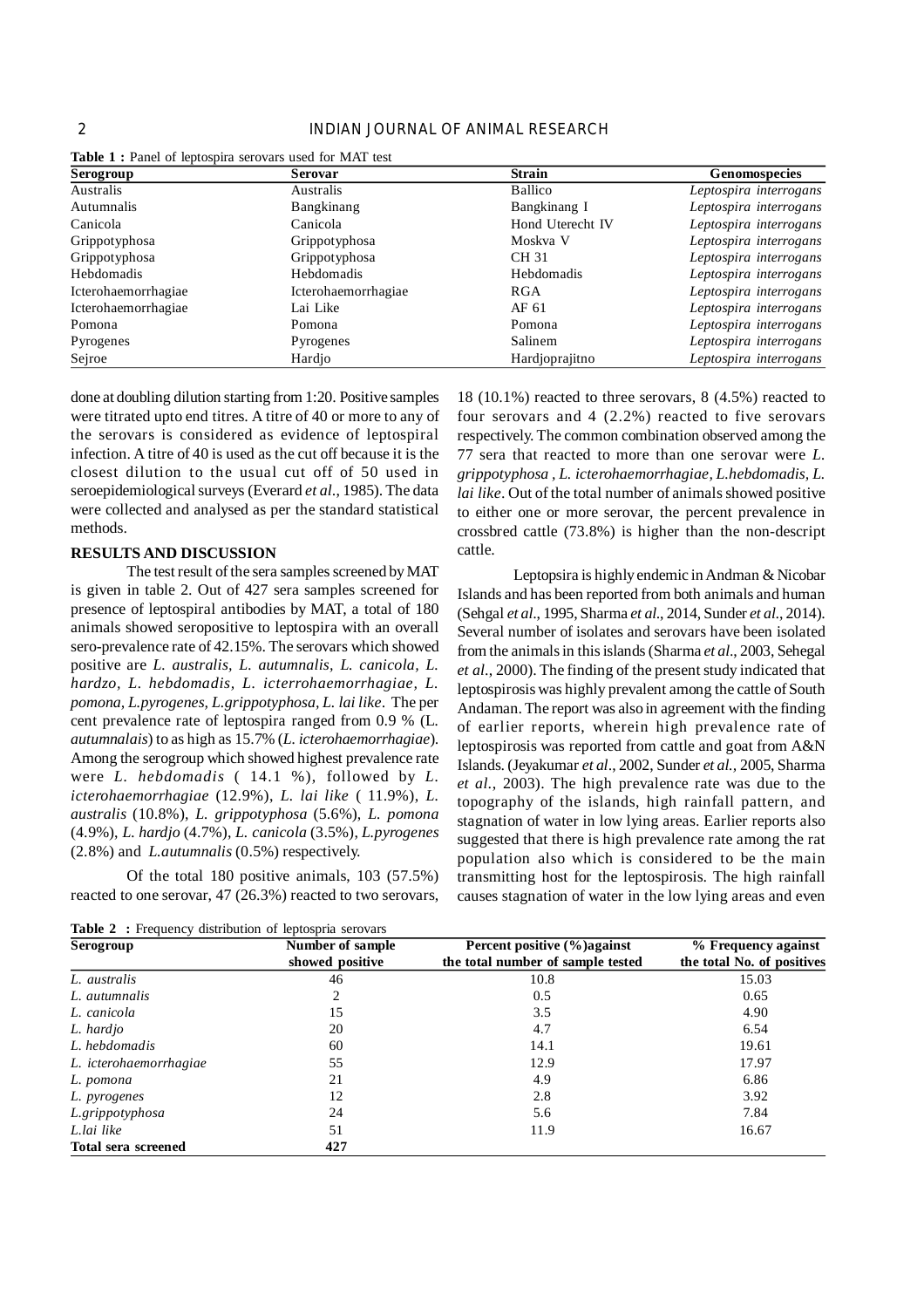after the monsoon, the soil was wet and high moisture contents, thus facilitating the survival of leptospira in the environment which act as the primary source of infection. In the present study almost 42.1 % of the surveyed animals showed positive to leptospirosis. The animals which were affected with the leptospirosis continued to shed the organism though urine for several months. Although cattle act as a reservoir host of the leptrospirois, however, it may act as a continuous threat to the human population also.

Out of the total positive samples, which showed positive to one or more serovars of leptospira, the percentage of animals showed titre of 40 is more (97.7%) followed by titre of 80 (53.3%), 160 (10.5%), 320 (6.1%) and more than titre of 640 (2.2%) respectively. the animals which showed titre of more than 640 and above clearly showed that this might have recent infection in the past or in the clinical state of infection. The animals which showed titre of 40 and 80 were generally considered to be or chronic carrier state. Out of the total positive cases, almost 97.7 % of the samples showed titre of 40, however, 53.3 % of the animals showed titre of more than 80. Animals with low state of infection or showing low titre value were regarded as the carrier state and could become a source of infection to the healthy animals though shedding of organism in their urine. Generally carrier state of animals are apparently healthy without showing any clinical sings, however, they shed the organism in their urine for several months.

High prevalence rate of leptospirosis among the crossbred cattle was reported. The crossbred cattle are mainly Jersey and Holstein Friesian. Generally, the crossbred cattle were more prone to any infection. Reports also suggested that leptospirosis was highly prevalent among the cross bred than the indigenous breeds (Balakrishnan *et al*.., 2011). In contrary, (Agarwal *et al*., 2005) reported that the leptospirosis was more prevalent tin indigenous breeds than the cross bred.

Among the different serovars, frequency of high seroprevalence of *L. hebdomadis* (19.6 %) is reported followed by *L. icterohaemmorrhagiae* (17.9%), *L.lai like* (16.7%), *L. australis* (15.1%), *L. grippotyphosa* (7.84 %), *L. pomona* (6.86%), *L.hardjo* (6.54%), *L. canicola* (4.9%), *L. pyrogenes* (3.92%) and *L. autumnalis* ( 0.5%) respectively. The high prevalence of serogroup other than *L. hardjo* may be a serious concern, as *L. hardjo* is considered to be the maintenance host for cattle (Faine, 1994). In the present

study, highest cases of *L. grippotyphosa, L. icterohaemorrhagiae* and *L. australis* have been reported, which were generally reported from the human cases. This serogroup was also very commonly reported from the human cases. Thus the high prevalence rate of leptospirosis may pose a serious threat to the human population. Presently, no vaccination was being practiced in the animals, however, the high seroprevalence rate animals may be clinically treated to free from the carrier state. Seasonal outbreak after the onset of monsoon was usually reported from the coastal areas viz. Tamil Nadu, Andaman & Nicoibar Islands, Maharastra, Kerala, Odisha etc. Usually the antibodies against leptospira remain in the animal's blood for considerable long period of time. Presence of antibodies did not mean that the animal was infected or was recently infected. These animals may act as a reservoir host or source of infection to the other healthy animals and human. Since, MAT is considered to be serovar/serogropup specific test, it was commonly used to study the sero- prevalence of leptospirosis among human and animal.

This finding of the present study suggested that cattle played a role in epidemiology of leptospirosis. Vijayachari *et al*., 2003, studied the transmission cycle of leptospirosis which involves the maintenance hosts, the carrier hosts, the environment and human beings. Sharma *et al.*, (2006) also found the high sero-prevalence of leptospirosis in cattle (34%) and goats (29%) respectively. They also reported that the most common serovars were *L.icterohaemorrhagiae*, *L.hebdomadis* and *L.grippotyphosa* from the cattle. In the present study also high sero-prevalence rate of leptospira in cattle were reported.

Based on the present finding and the history of this disease in these islands it was revealed that the prevalence of leptospirosis in animal was high and also an alarming situation as these serovars were commonly prevalent in human being also. The possibility of vaccination might be considered for reducing the carrier state among the animals.

# **ACKNOWLEDGMENTS**

The authors wish to thank WHO Reference Laboratory, ICMR, Port Blair for screening for the sera samples. Authors also thanks, Director, ICAR-CIARI for providing financial assistance and support for carrying out the present work.

#### **REFERENCES**

Agrawal, R., Kumar, M., Kumar M. and Srivastava. S. K. (2005). Epidemiological pattern of leptospirosis in livestock of Uttaranchal state. Indian Journal of Comparative *Microbiology Immunology and Infectious Diseases*, **26**(2): 109-113.

Balakrishnan, G., Roy, G. P., Govindarajan, R., Ramaswamy, V. and Murali. M. B. (2011). Seroepidemiological studies on leptospirosis among bovines in organized farm. *International Journal of Agro-Veterinary and Medical Sciences,* **5**(6): 511-519.

- Balamurugan, V., Thirumalesh, S. R. A., Sridevi, R., Mohandoss, N., Govindaraj, G., Hemadri, D., Gajendragad M. R. and Rahman. H. (2013). Seroprevalence of Bovine Leptospirosis in Odisha, India. *World Journal of Veterinary Science*, **1** : 1-7.
- Ellis, W. A. (1994). Leptospirosis as a cause of reproductive failure in: Veterinary Clinics of North America. *Food Animal Practices*, **10**: 463-478.